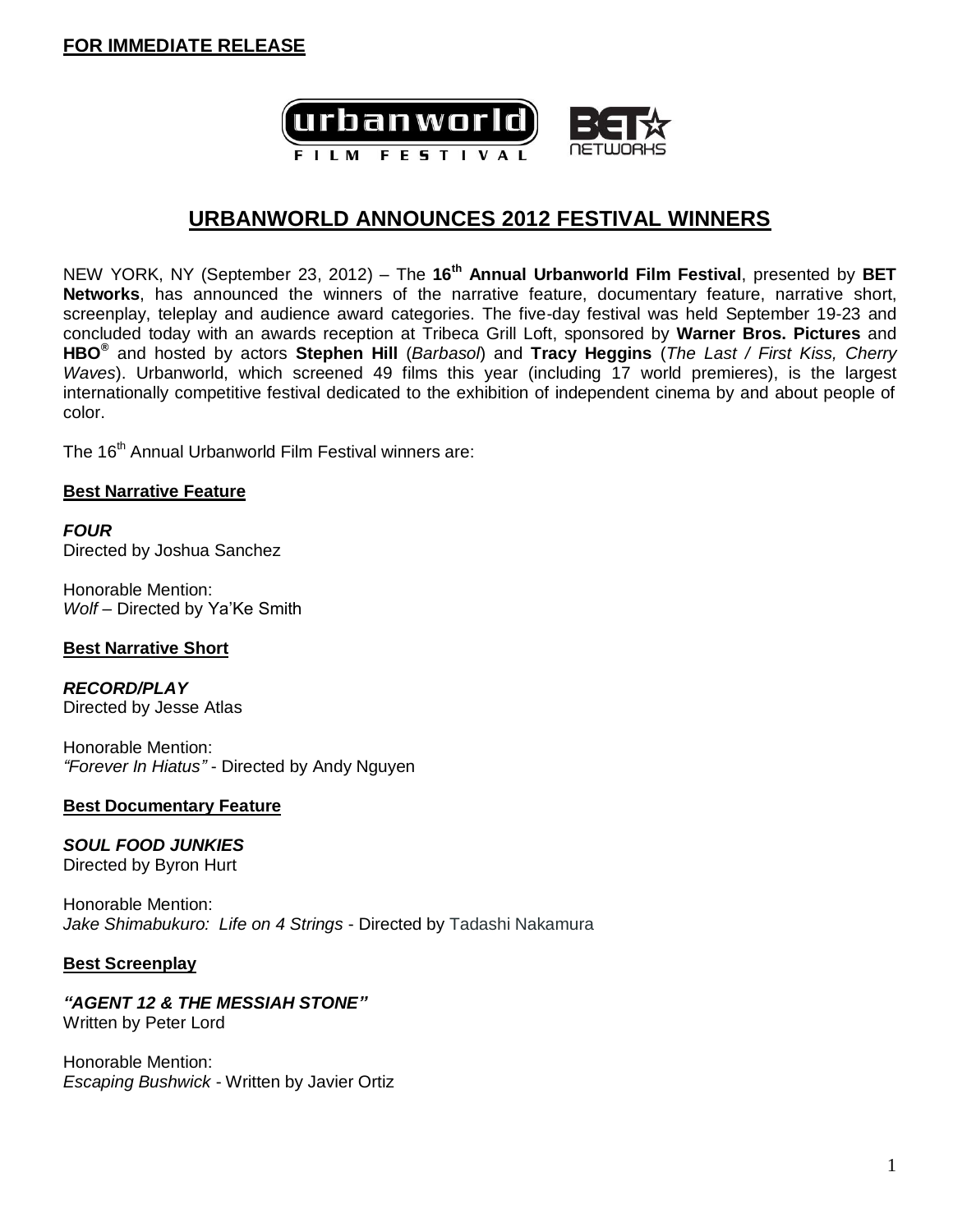## **Best Teleplay**

*"NALA'S HEART"* Written by Pauline Gray

### **Audience Award**

*BARBASOL* – *Best Short* Directed by Ralph Scott

*DOIN' IT IN THE PARK – Best Feature* Co-Directed by Kevin Couliau & Bobbito Garcia

\*\*\*\*\*\*\*\*\*\*\*\*\*\*\*\*\*\*\*\*\*\*\*\*\*\*\*\*\*\*\*\*\*\*\*\*\*\*\*\*\*\*\*\*\*\*\*\*\*\*\*\*\*\*\*\*\*\*\*\*\*\*\*\*\*\*\*

### **The 16 th Annual Urbanworld Film Festival Jurors are:**

### **NARRATIVE FEATURES JURORS**

- Dori Begley, Senior Vice President of Acquisitions, Magnolia Pictures
- Nikkole Denson-Randolph, Vice President, Specialty & Alternative Content, AMC Theatres
- Lisa Cortes, Producer, Cortes Films
- Rashaad Ernesto Green, Writer/Director, Mi Alma Films
- James Lopez, Senior Vice President, Production, Screen Gems / Sony Pictures Entertainment

#### **NARRATIVE SHORTS JURORS**

- Artel Great, Award Winning Filmmaker & Film Historian
- Nick Hall, Vice President, HBO Entertainment
- Niija Kuykendall, Vice President of Production, Warner Bros. Pictures
- Tambay Obenson, Chief Editor, Shadow & Act
- Frida Torresblanco, Producer, Braven Film

## **DOCUMENTARY FEATURED JURORS**

- Michael Eric Dyson, Author, Professor, & Cultural Critic
- Jackie Glover, Vice President, Documentary Films, HBO
- Carleen L. Hsu, Producer, The Kitchen Sync Group, Inc.

#### **SCREENPLAY JURORS**

- Franklin Leonard, Vice President, Creative Affairs, Overbrook Entertainment
- Connie Orlando, Vice President, Original Programming, BET Networks

#### **TELEPLAY JURORS**

- Jacque Edmonds Coffer, Executive Producer, *Let's Stay Together*, BET
- Jocelyn Freid, Vice President, Original Programming, BET Networks
- Erica Montolfo, Executive Producer, *The Game*, BET

For more information on the Urbanworld Film Festival, visit [www.urbanworld.org.](http://www.urbanworld.org/)